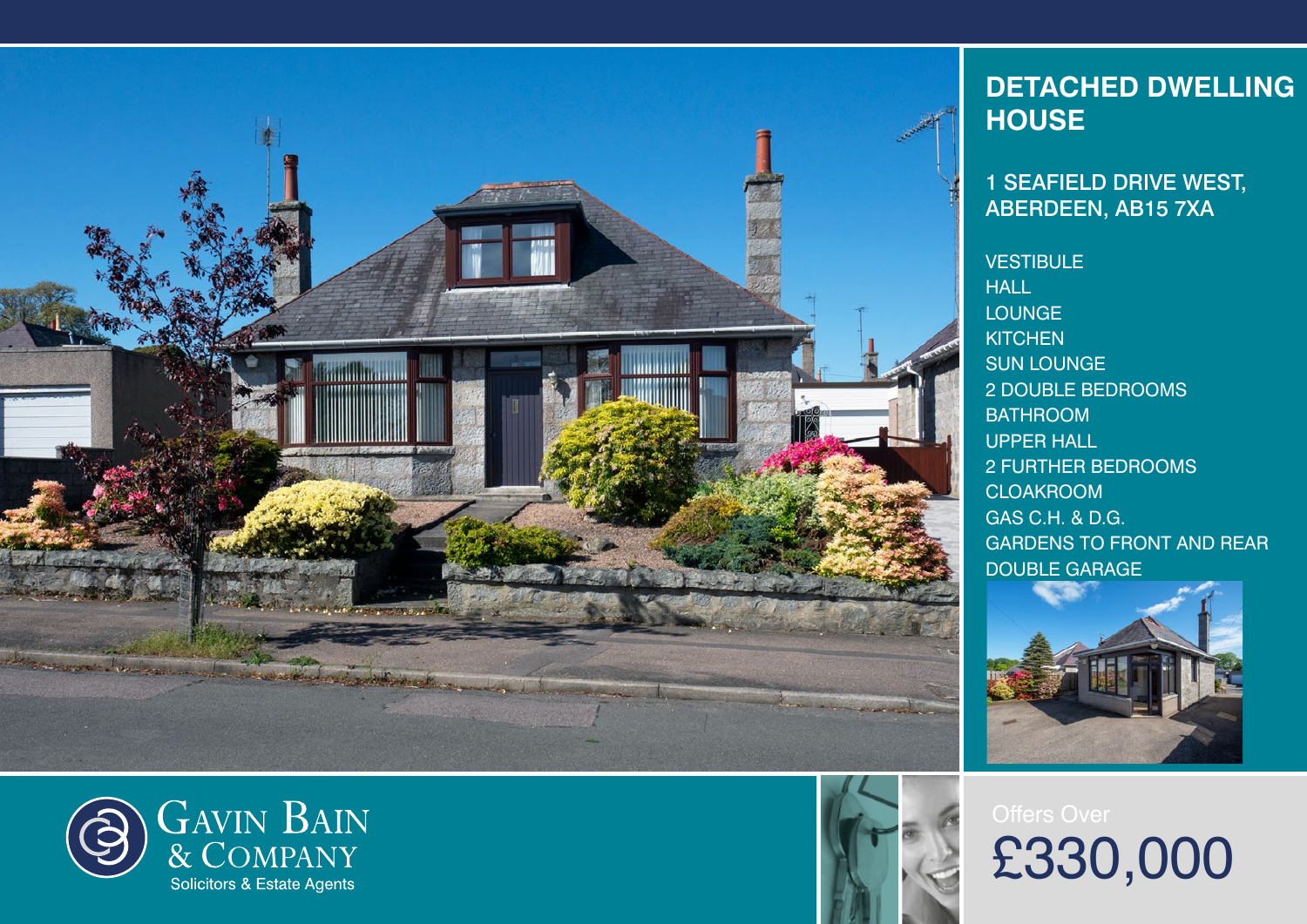Enjoying a pleasant location within the popular Seafield area of the City this spacious three/four bedroom detached dwelling house is in need of some modernisation benefits from gas fired central heating and is fully double glazed. Providing spacious family accommodation the accommodation comprises of a spacious and welcoming entrance vestibule and hallway which in turn lead to the bright and airy lounge which is located to the front of the property and features a bay window and a tiled fireplace housing a gas fire. Also located to the front the family room/ bedroom four features a bay window and is fitted with a range of built in wardrobes with a central vanity area with mirror and drawer units. To the rear of the property the kitchen is in need of modernisation but is currently fitted with a range of base and wall units with integrated appliances and has been finished with wood panelling, leading from the kitchen is a sun lounge which enjoys a pleasant aspect over the private rear garden. This room is plumbed for an automatic washing machine and also houses the central heating boiler. Completing the accommodation the ground floor is a large double bedroom and a bathroom fitted with a three piece suite with a shower attachment and splashback tiling fitted above the bath. A carpeted staircase with wooden handrail leads to the upper hallway off of which there are two further generously proportioned double bedrooms and a cloakroom. Outside a tarred driveway to the side of the property provides ample offstreet parking and leads to the double detached garage and to a further tarred parking area to the rear. The front garden has been finished with granite chippings for ease of maintenance and planted with a range of shrubs and flowers providing seasonal colour. To the rear there are two paved patio areas and a mature, well stocked flower and shrub border and rotary dryer.

## **LOCALITY**

The Seafield area of the city lies to the west of the city centre, close to the residential districts of Mannofield and Airyhall. The area is well served by excellent local shops, a library, community centre, health facilities and a regular bus service. There are several other playparks within easy reach making this an excellent location for those with young children.











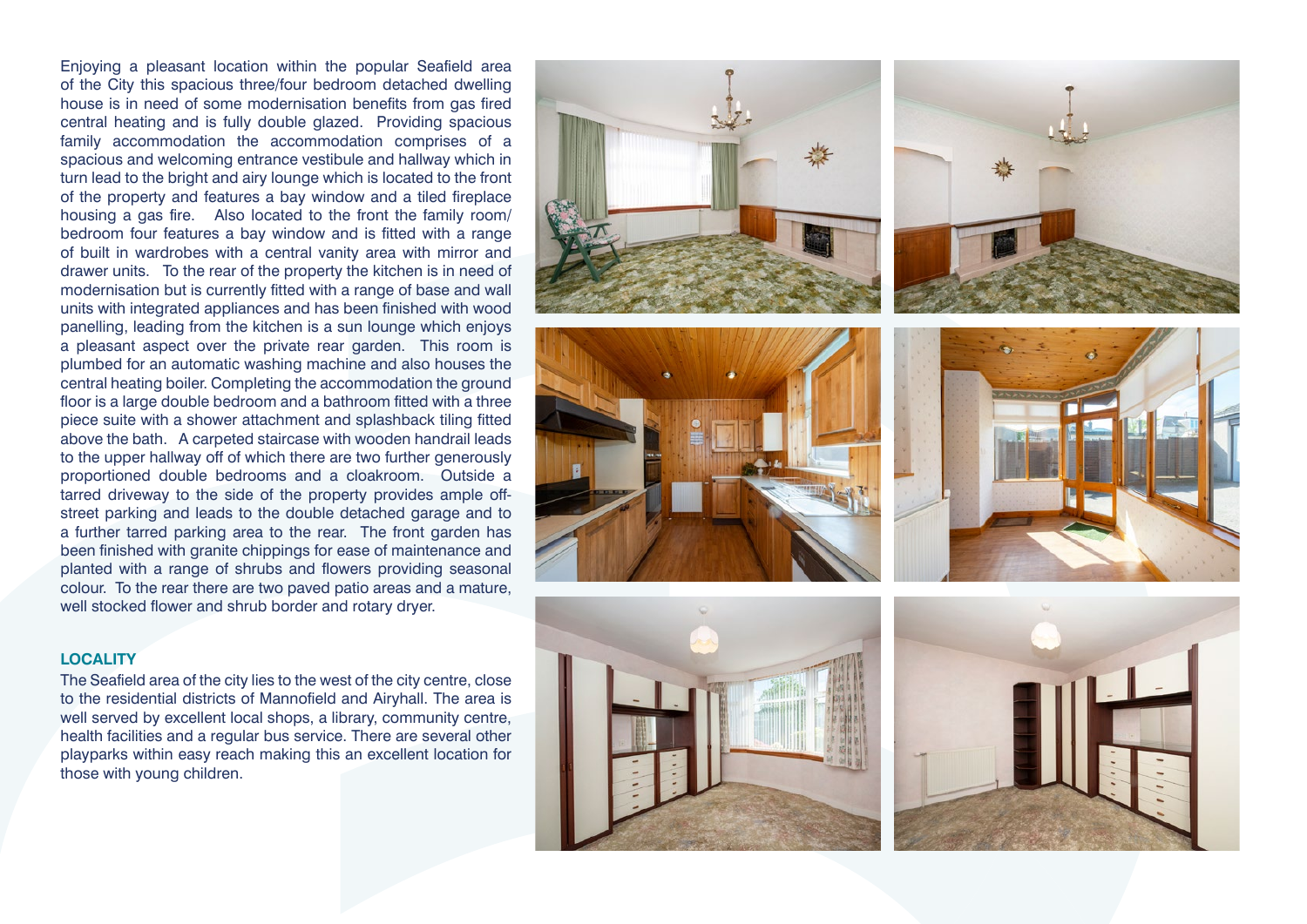**VESTIBULE HALL LOUNGE 4.69m x 4.20m (15`4" x 13`8") KITCHEN 3.04m x 2.43m (10` x 8`) approx SUN LOUNGE 4.75m x 2.28m (15`6" x 7`5") FAMILY ROOM/BEDROOM 4 4.20m x 3.38m (13`8" x 11`10") approx BEDROOM 1 3.56m x 3.23m (11`7" x 10`6") approx BATHROOM UPPER HALL BEDROOM 2 4.23m x 2.65m (13`9" x 8`7") approx BEDROOM 3 3.93m x 3.59m (12`9" x 11`8") approx CLOAKROOM**

# **DIRECTIONS**

From Holburn Junction travel south along Holburn Street and turn first right into Union Grove. At the roundabout with Forest Road proceed straight ahead on to Cromwell Road. At the next roundabout proceed straight ahead on to Seafield Road. Seafield Drive West is the second road on the right hand side and the property is the first house on the left.

### **VIEWING**

By contacting Solicitors

## **Disclaimer**

Whilst the foregoing particulars are believed to be correct, they are not guaranteed and do not form part of any contract. Prospective purchasers are required to satisfy themselves as to the correctness of the particulars.

#### **OUTSIDE**

A tarred driveway to the side of the property provides ample off street parking and leads to a further tarred parking area to the rear and to the double detached garage. The garden to the front of the property has been finished with granite chippings for ease of maintenance and is planted with a range of mature shrubs and flowers providing seasonal colour. To the rear there are two paved patio areas and a raised flower and shrub border. Rotary dryer.







Gavin Bain & Company 432 Union Street Aberdeen 01224 623040 01224 623050 [info@gavin-bain.co.uk](mailto:info%40gavin-bain.co.uk?subject=) [www.gavin-bain.co.uk](http://www.gavin-bain.co.uk)